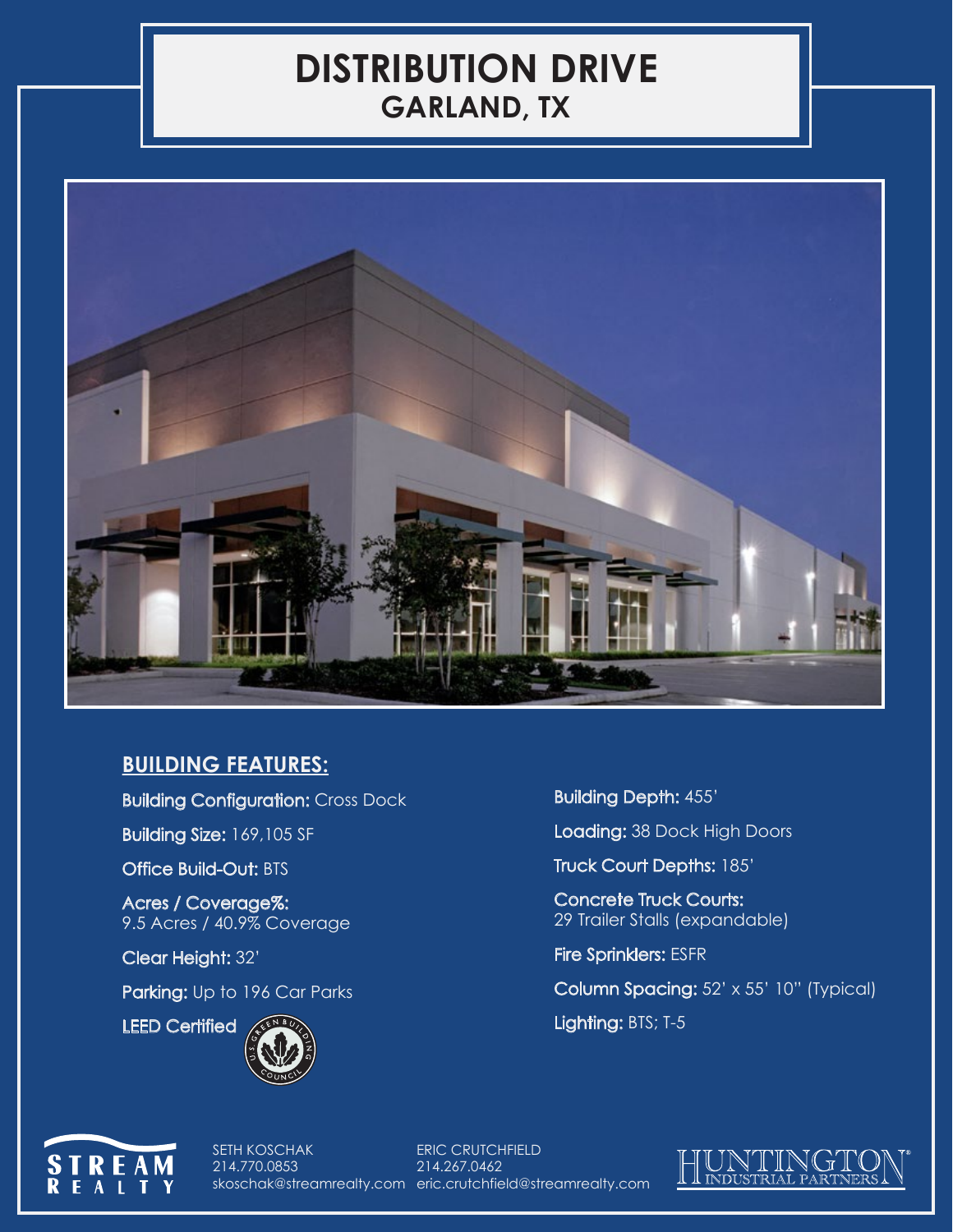## **DISTRIBUTION DRIVE GARLAND, TX**



## **LOCATION HIGHLIGHTS:**

Triple Freeport Inventory tax incentive

Located in Dallas County

Direct access to Highway US-75, I-635, and I-30

Located in the heart of the 38 million square foot NE Dallas Garland Industrial market

Close proximity to Union Pacific Intermodal (12 miles) the Dallas CBD (16 miles), and Dallas Love Field Airport (17 miles)

Outstanding labor and transportation infrastructure



SETH KOSCHAK 214.770.0853 skoschak@streamrealty.com eric.crutchfield@streamrealty.comERIC CRUTCHFIELD 214.267.0462